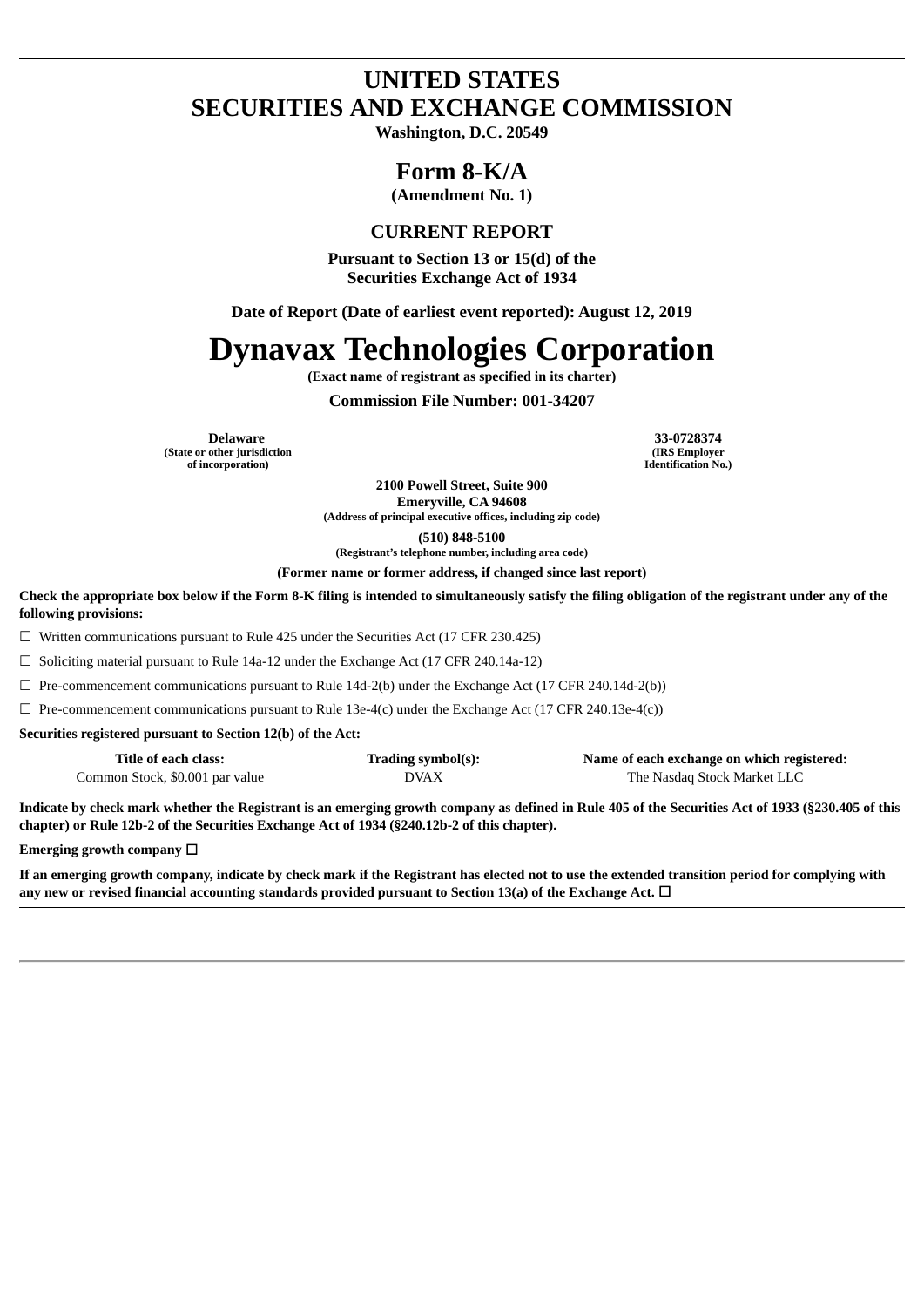### Item 5.02. Departure of Directors or Certain Officers; Election of Directors; Appointment of Certain Officers; Compensatory Arrangements of **Certain Officers**

As previously announced, on August 12, 2019, the board of directors (the "Board") of Dynavax Technologies Corporation (the "Company") appointed Andrew A. F. Hack, M.D., Ph.D., to serve as a Class I Director, to serve until the 2022 Annual Meeting of Stockholders and until his successor is duly elected and qualified, or until his earlier death, resignation or removal. As of the date of his appointment to the Board, it had not yet been determined on which committees of the Board Dr. Hack would serve.

This Form 8-K/A is being filed to disclose that on October 2, 2019 the Board appointed Dr. Hack to the Audit Committee of the Board, effective immediately, and determined that Dr. Hack is independent under applicable U.S. Securities and Exchange Commission requirements and the Nasdaq listing standards.